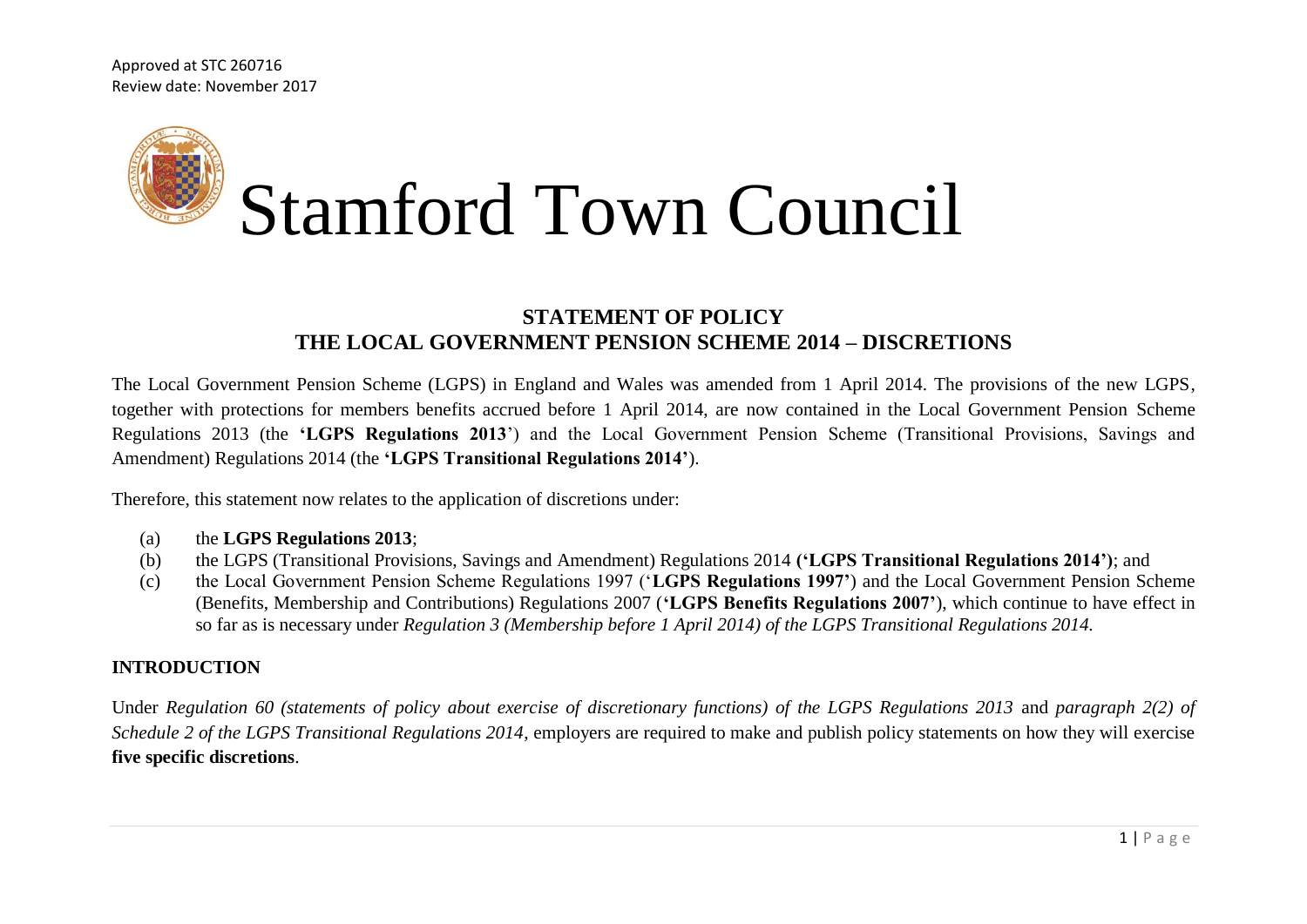In addition there are **two further discretions** relevant to employers, which relate to members who left before 1 April 2014. These are under *Regulation 66 of the Local Government Pension Scheme (Administration) Regulations 2008* (in respect of leavers between 1 April 2008 and 31 March 2014) and under *Regulation 106 of the LGPS Regulation 1997* (in respect of leavers between 1 April 1998 and 31 March 2008).

Any policy statements made must not limit, or 'fetter' how an employer uses any of the discretions afforded by the scheme.

The use of any discretion is likely to lead to immediate and potentially continuing increased pension costs for the employer, which could be considerable.

The employer is required to keep its statement under review and make such revisions as are appropriate following a change in its policy. Following any changes in its policy the employer must publish the revised policy and send a copy to the Fund within one month of the date the policy is revised.

### **Specific discretions under the LGPS Regulations 2013 and the LGPS**

#### **Transitional Regulations 2014**

Details of the **five discretions** available are as follows:

### **1. Shared cost Additional Pension Contributions - Regulation 16 (2)(e) and 16 (4)(d)**

*Note: the specific provisions of Regulation 16 allow an active member who is paying into the main scheme to enter into an arrangement to pay additional contributions, either by regular contributions (Regulation 16(2)(e)) or by a lump sum payment (Regulation 16(4)(d). This may be funded in whole or in part by* Stamford Town Council*.* 

Stamford Town Council does not consider contribution towards additional pension contributions to be an essential part of its employment strategy. However, Stamford Town Council will consider applications made under these specific provisions having regard to Stamford Town Council's general policy from time to time, on the employee pay strategy and the particular circumstances surrounding each case.

It is likely that decisions will be made on the merits of each case having particular regard to factors such as:

- Stamford Town Council's ability to meet the cost of granting such a request; and/or
- the member's personal circumstances.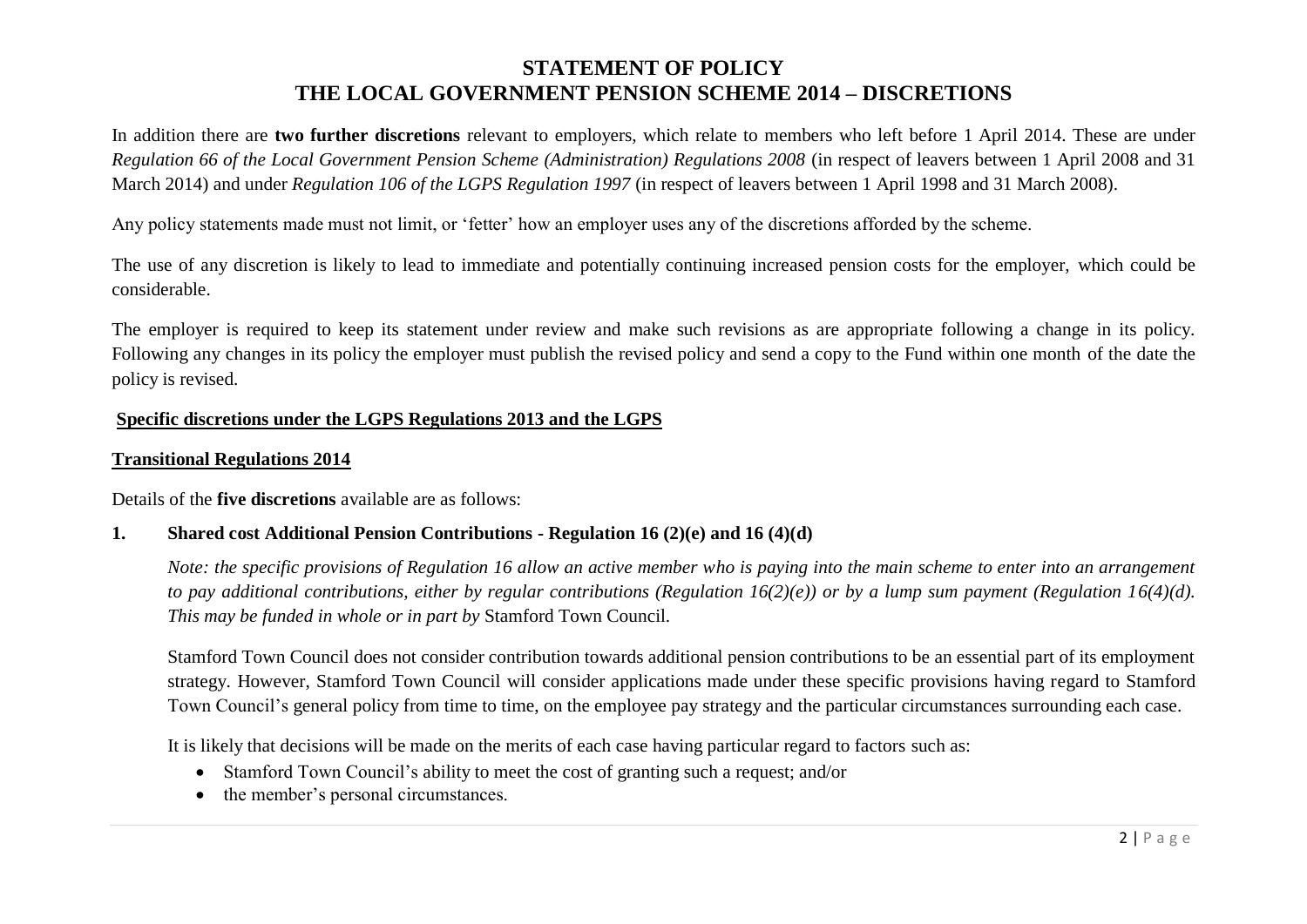#### **2. Awarding Additional Pension - Regulation 31**

*Note: Regulation 31 allows employers to grant additional pension up to the maximum allowed by the scheme rules provided that the member is active or is within 6 months of leaving for reasons of redundancy or business efficiency or whose employment was terminated by mutual consent on grounds of business efficiency.*

*Employers may wish to use this Regulation as an aid to recruitment, an aid to retention or to compensate or reward an employee who is retiring.* 

*Employers should also consider provisions of this Regulation, in particular Regulation 31(4), if they decide to exercise their power under Section 1 (general power of competence) of the Localism Act 2011.* 

Stamford Town Council will consider applications made under this *Regulation* having regard to the particular circumstances surrounding each case. Decisions will be made on the merits of each case having particular regard to the following:

- the member's personal circumstances;
- the interests of Stamford Town Council**;**
- the additional contributions due to the Fund by Stamford Town Council in respect of the exercise of this discretion;
- any potential benefits or savings to Stamford Town Council arising from the exercise of this discretion;
- other options that are, from time to time, available under Stamford Town Council severance arrangements;
- the funding position of Stamford Town Council within the Fund;
- the ability of Stamford Town Council to meet the cost of granting such an award.

#### **3. Flexible Retirement - Regulation 30(6)**

*Note: this provision in the Regulations allows the employer to consent for a member who has attained the age of 55 to draw all or part of their retirement benefits (both pension and lump sum) whilst continuing in employment and Fund membership provided that:*

- *there has been a reduction in hours, or*
- *a reduction in grade.*

*Employers can choose to waive any reductions that apply under Regulation 30(8).*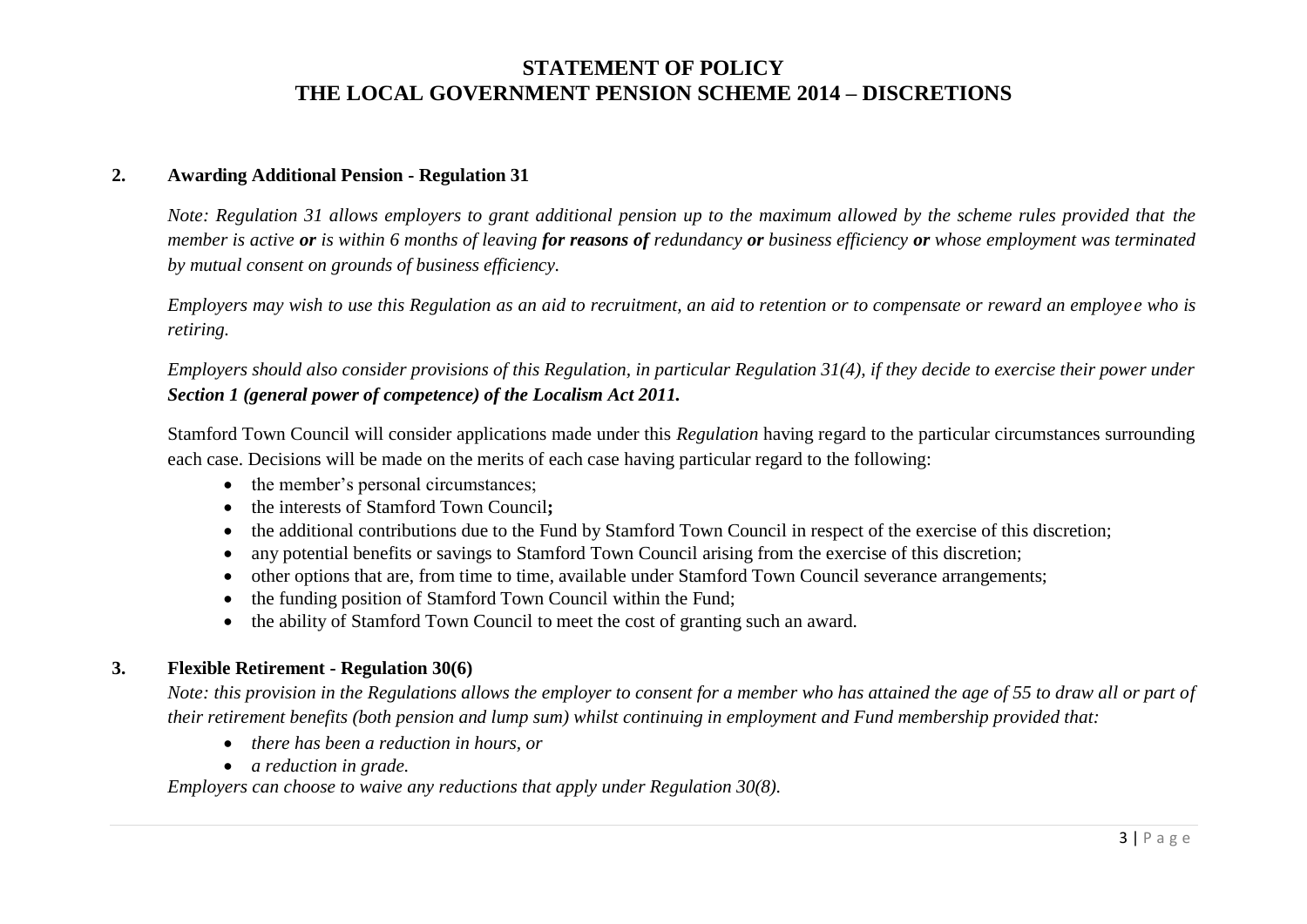Stamford Town Council will consider applications made under this Regulation having regard to the particular circumstances surrounding each case. Decisions will be made on the merits of each case having particular regard to:

- the operating requirements of the employing department
- Stamford Town Council's ability to meet the cost of granting such a request
- whether any demonstrable cost saving in excess of potential savings available under any severance arrangements in place from time to time can be made
- the member's personal circumstances.

### **4. Waiving actuarial reductions - Regulation 30(8)**

*Note: the employer may waive the actuarial reductions applied to members' benefits, unless 85 year rule protections exist, employers can waive:*

- *all of the reductions in respect of pre 1 April 2014 benefits but only on compassionate grounds (paragraph 2 of Schedule 2 of the LGPS Transitional Regulations 2014);*
- *all or some of the actuarial reduction in respect of post 1 April 2014 on any grounds.*

*Where 85 year rule protections exist and the member has full or tapered protection the employer can waive all of the reductions but only on compassionate grounds for the service up to the date the 85 year rule protection ends (31 March 2016 (full) or 31 March 2020 (tapered)).*

Stamford Town Council will consider applications made under this Regulation having regard to the particular circumstances surrounding each case. Decisions will be made on the merits of each case having particular regard to:

- Stamford Town Council's ability to meet the cost of granting such a request
- whether any demonstrable cost saving in excess of potential savings available under any severance arrangements in place from time to time can be made
- the member's personal circumstances.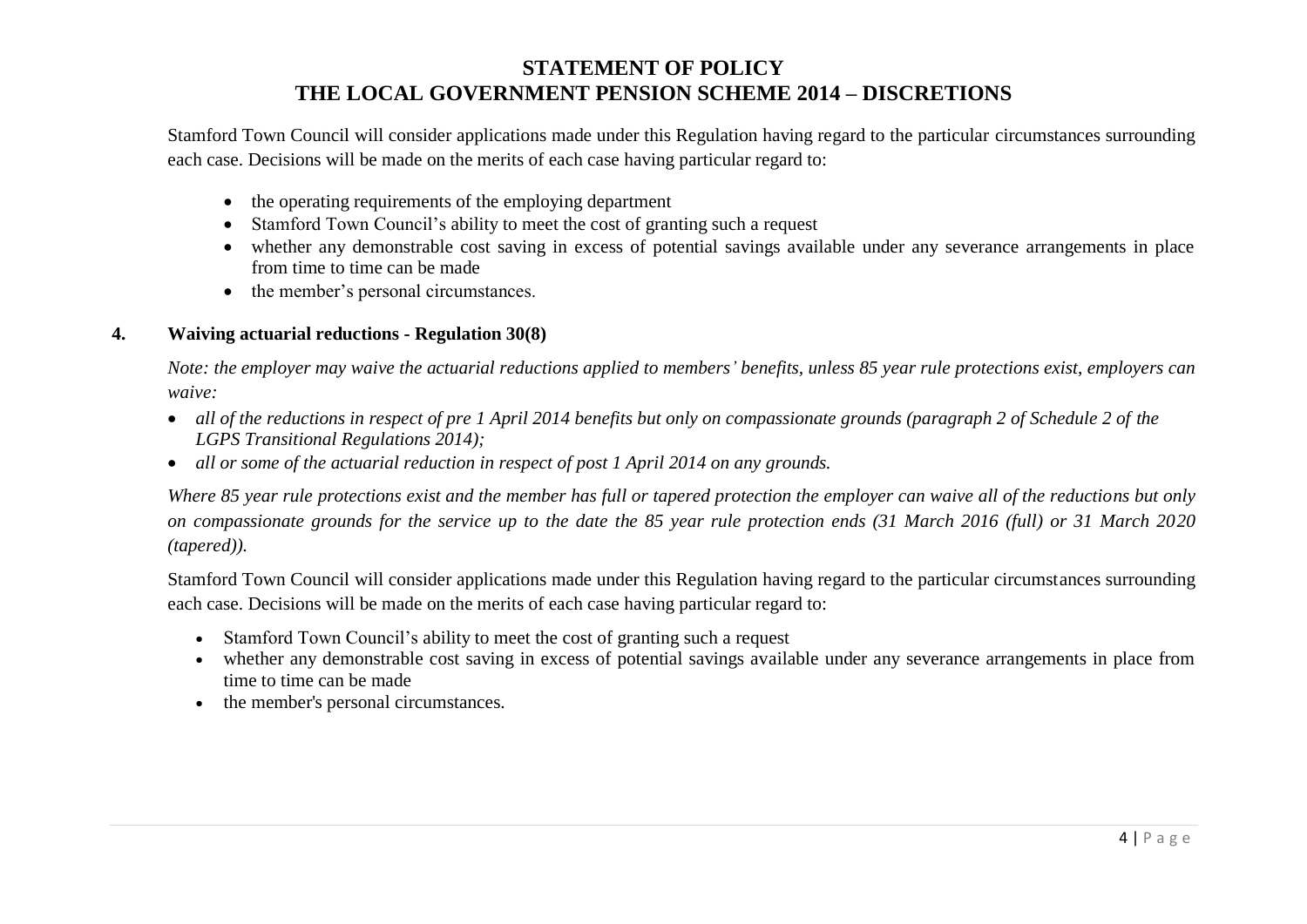Applications for the payment of unreduced benefits for service before 1 April 2014 on the grounds of compassion will be granted if:

- in Stamford Town Council's sole opinion, the special extenuating circumstances surrounding the application, along with the supporting evidence provided justify approval and
- Stamford Town Council can meet the cost of granting such a request.

#### **5. Switching on the 85 rule – Regulation 1(1)(c) of the LGPS Transitional Regulations 2014**

*Note: The employer can decide to "switch on" the 85 year rule to allow members to receive benefits either unreduced or with a smaller reduction to their 85 year rule date. The employer will be responsible for meeting any strain costs relating to benefits being paid before age 60. If the employer does not "switch on" the 85 year rule the member's benefits will be reduced to age 60 or the date they meet the 85 year rule if later.*

Stamford Town Council will consider applications made under this Regulation having regard to the particular circumstances surrounding each case. Decisions will be made on the merits of each case having particular regard to:

- Stamford Town Council's ability to meet the cost of granting such a request;
- whether any demonstrable cost saving in excess of potential savings available under any severance arrangements in place from time to time can be made;
- the member's personal circumstances.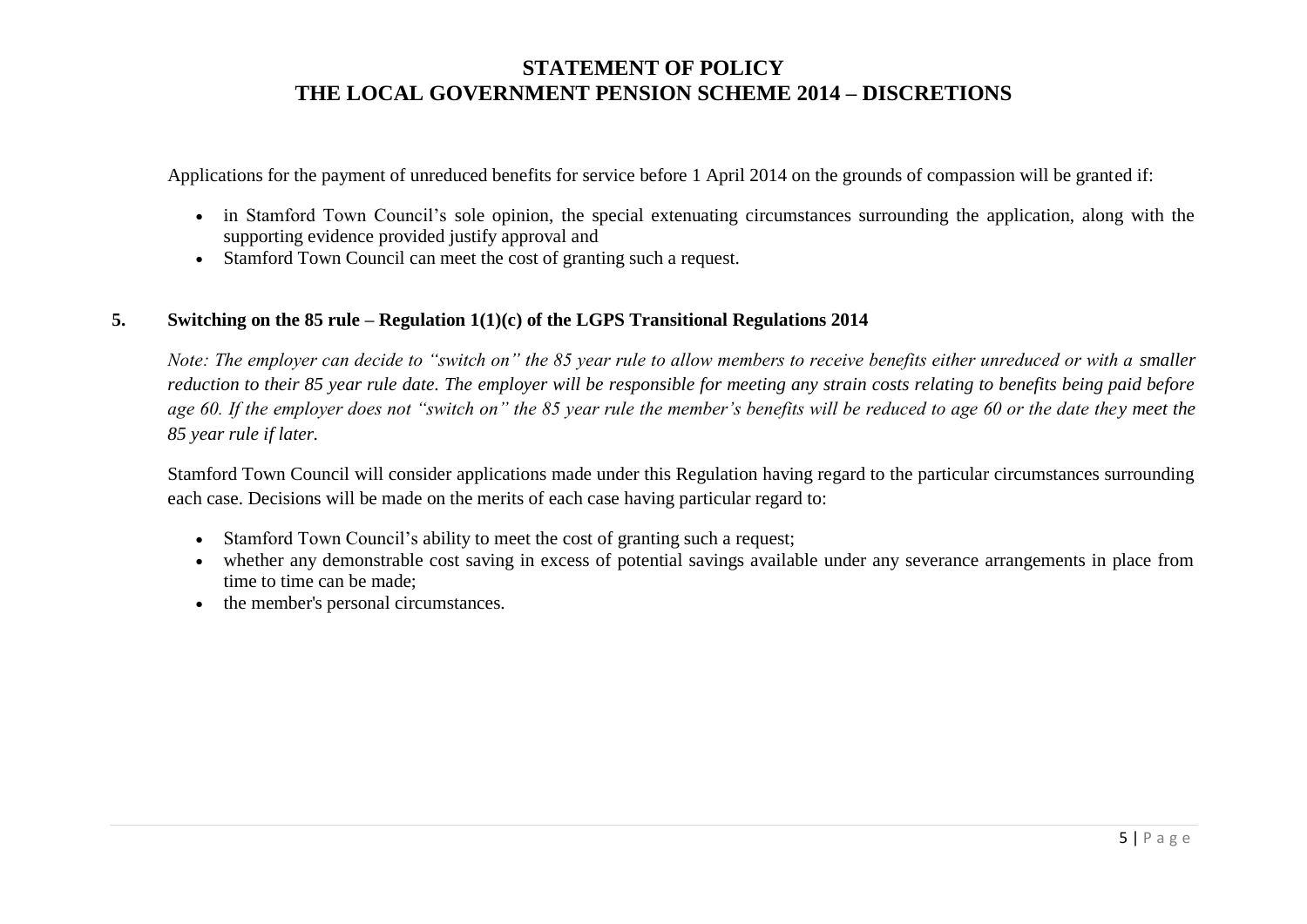#### **Further discretions under the LGPS Regulations 1997 and the LGPS**

#### **Benefits Regulations 2007**

There are also two other discretions for employers but these relate specifically to members who left before 1 April 2014.

Whilst the *LGPS Regulations 2013* repeals the *LGPS Regulations 1997 and the LGPS Benefits Regulations 2007* (in so far as they had not already been repealed), *Regulation 3(1) of the LGPS Regulations 2013* allows for the *LGPS Regulations 1997 and the LGPS Benefits Regulations 2007* to still have effect in so far as they relate to certain member benefits before 1 April 2014. As such, the other discretions still available for certain members only, are as follows:

**1. Early Payment of Deferred Pensions for members who left before 1st April 2014 -** *Regulation 30(2) and 30(5) of the LGPS Benefits Regulations 2007 & Regulation 31(2) and Regulation 31(5) of the LGPS Regulations 1997*

*Note: This Regulation allows employers to enable members who left the scheme before 1 April 2014, and who are over the age of 55, to take their benefits early. Under Regulation 30(5) employers can waive any reduction to benefits paid under that Regulation on compassionate grounds.* 

Stamford Town Council will consider applications made under this Regulation having regard to the particular circumstances surrounding each case. Decisions will be made on the merits of each case having particular regard to:

- Stamford Town Council's ability to meet the cost of granting such a request
- the member's personal circumstances.

Applications for the payment of unreduced benefits on the grounds of compassion will be granted if:

- in Stamford Town Council's sole opinion, the special extenuating circumstances surrounding the application, along with the supporting evidence provided justify approval and
- Stamford Town Council can meet the cost of granting such a request.

**N.B.** Deferred members who left the Scheme before 1 April 2008 can still make application for the early payment of their deferred benefits after age 50 under LGPS rules. However, under HMRC rules such payments would be classed as 'un-authorised' and would be subject to a punitive tax charge.